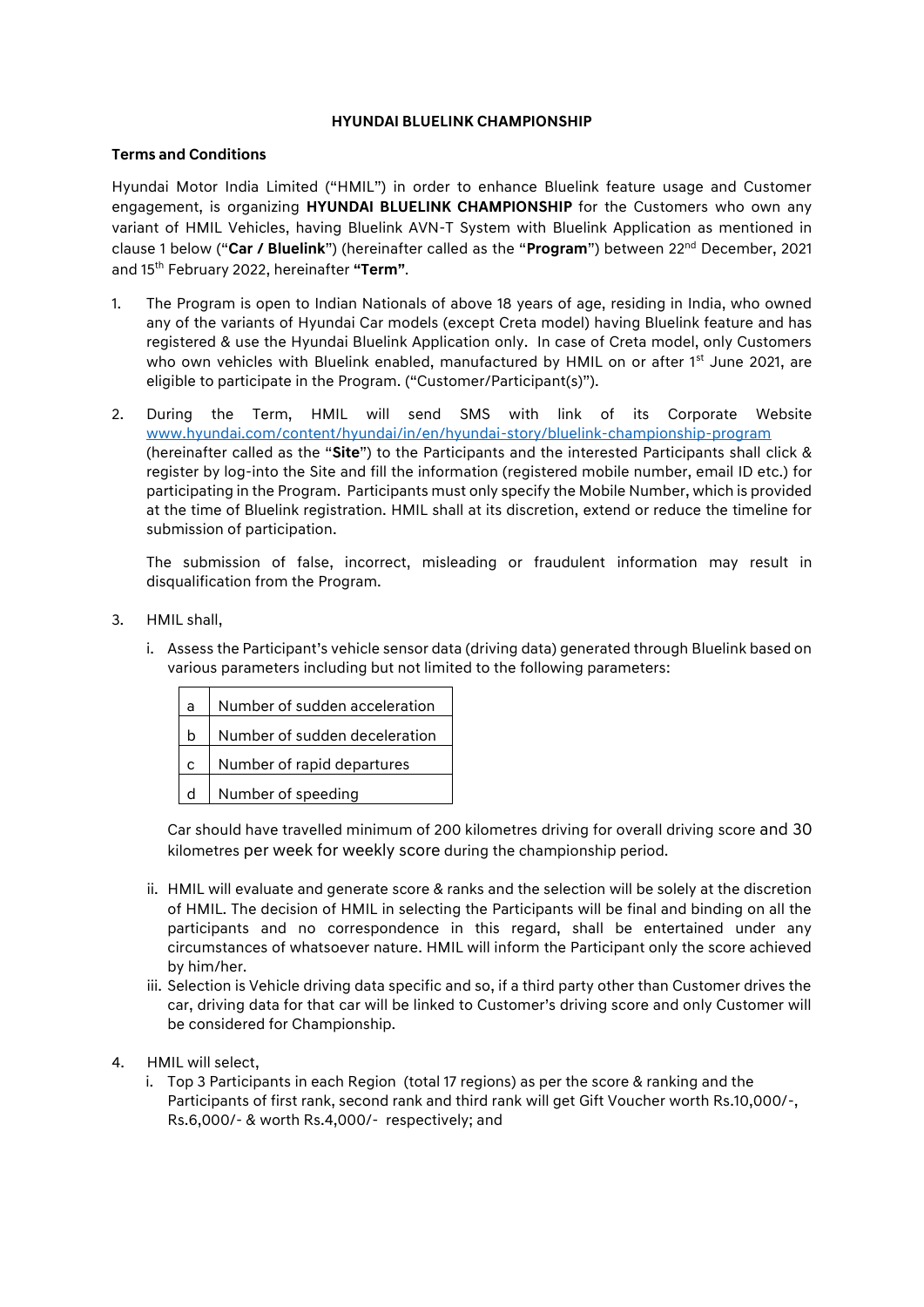ii. Top 60 Participants per region securing highest score, will receive eTrophy viz., 20 numbers of Gold, 20 numbers of Silver & 20 numbers of Bronze eTrophies. e- trophy is a digital trophy and it will be displayed along with Rank

In the event of tie of driving score, the Participant whose Car driven/travelled maximum distance (kilometres), are ranked higher and considered for Championship.

- 5. "Region" is classified as follows:
	- i. All the cities around Delhi such as Noida, Ghaziabad, Faridabad, Gurugram, Sonipat, Rewari etc. are part of one region.
	- ii. A few states will be combined together such as (Uttarakhand & Uttar Pradesh), (Bihar & Jharkhand), (Odisha & West Bengal), (All the North-East states), (Punjab & Jammu & Kashmir), (Chandigarh, Himachal Pradesh & Haryana), (Tamil Nadu & Andaman), (Telangana & Andhra Pradesh), (Maharashtra & Chhattisgarh).
	- iii. Remaining states are considered as individual regions.
- 6. HMIL will display top 60 ranks per region in the Website and also communicate to the top 3 winners per region through SMS or Email. HMIL will not be responsible or liable for any late, lost, misdirected or unsuccessful efforts to notify the Winner or for email communication/postal/ courier delay.
- 7. Prizes/benefits, if any shown are only for representation and actual Prize(s)/benefits may vary. The selected winners shall claim/redeem the prize/benefit offered by HMIL within the stipulated timeline as will be communicated by HMIL to the Winners, failing which his/her claim to the Prize/Benefit shall be forfeited. No request for extension of the date shall be entertained.
- 8. All Prizes/Benefits are non-transferable and non-refundable and cannot be exchanged/ redeemed for cash. No cash claim will be made in lieu of Prize/Benefits. HMIL may at its sole discretion substitute or replace any prize/benefit with any other equal or similar value (in kind) selected by it without any prior notice to the Winner. In the event, a selected Participant chooses not to accept Prize/Benefit, he or she forfeits his/her right to the Prize.
- 9. The Prize/ Benefit to a selected Winner would be cancelled, if any information provided or submitted by the Participant is factually incorrect.
- 10. HMIL makes no representations or warranties as to the quality, suitability or usability or merchantability of any Prize/Benefit. The Terms & Conditions of the third party and any Service provider are applicable and to be abided by the Winners. HMIL shall not be liable for any warranty either expressed or implied in respect of the Prize/Benefit.
- 11. The Participants should not deface or disparage HMIL and/or any brand of HMIL in any manner. HMIL reserves the right at its sole discretion to disqualify any Participant that it determines to be tampering with the process or the operation of this Program, to be acting in breach or potential breach of these Terms and Conditions.
- 12. Eligible Participants are not compelled in any way by HMIL to participate and any such participation is voluntary. No fee is required to be made for participating in this Program. HMIL will not be responsible for any payment or fee given to anybody for this Program.
- 13. HMIL shall not be responsible for any incorrect/misleading information relating to the Program, presented/ displayed on any other source & will not be liable for any loss, if any, suffered by any Participant by relying on the representation, terms, conditions, information presented / displayed on any other source.